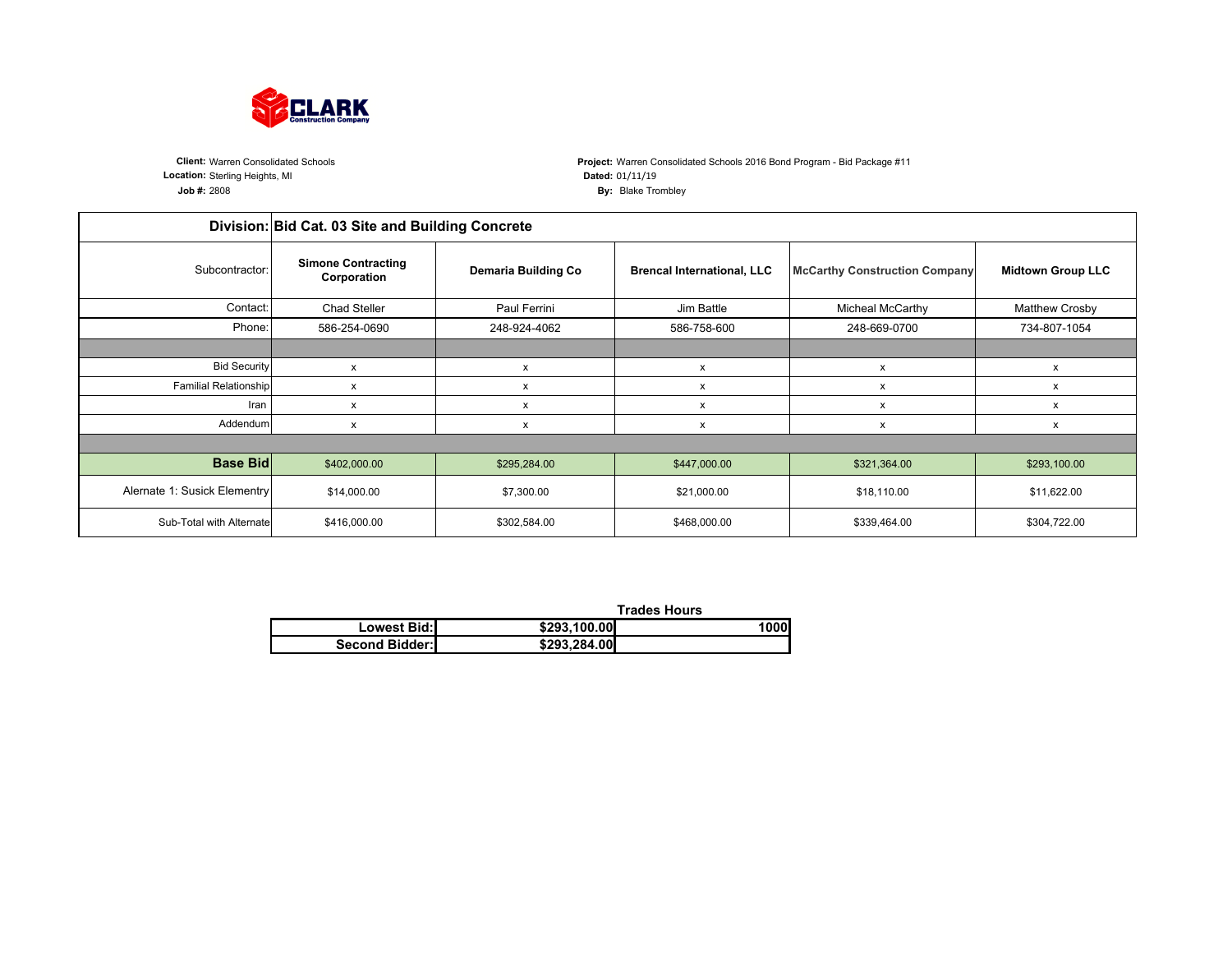

**Client: Warren Consolidated Scl Location:** Sterling Heights, MI**Job #:** <sup>2808</sup>

Project: Warren Consolidated Schools 2016 Bond Program - Bid Package #11 **Dated:** 01/11/19**By:** Blake Trombley

| Division:                    | Bid Cat. 031.1 Earthwork & Utilities |                     |                                   |                        |                                       |                                |
|------------------------------|--------------------------------------|---------------------|-----------------------------------|------------------------|---------------------------------------|--------------------------------|
|                              | Subcontractor JSS Macomb Inc.        | Best Asphalt, Inc.  | <b>Gibraltar Construction Co.</b> | <b>Cortis Brothers</b> | <b>Simone Contracting Corporation</b> | <b>Blaze Contracting, Inc.</b> |
| Contact:                     | Patrick Jones                        | <b>Phil Nichols</b> | <b>Thomas Morrison</b>            | Micheal Mancini        | Chad Steller                          | <b>Tyler Marcum</b>            |
| Phone:                       | 586-254-7185                         | 734-729-9440        | 734-234-6672                      | 810-765-1426           | 586-254-0690                          | 313-361-1000                   |
|                              |                                      |                     |                                   |                        |                                       |                                |
| <b>Bid Security</b>          |                                      |                     |                                   |                        |                                       |                                |
| <b>Familial Relationship</b> |                                      |                     |                                   |                        |                                       |                                |
| Iran                         |                                      |                     |                                   |                        |                                       |                                |
| Addendum                     |                                      |                     |                                   |                        |                                       |                                |
|                              |                                      |                     |                                   |                        |                                       |                                |
| <b>Base Bidl</b>             | \$388,500.00                         | \$304,440.00        | \$342,260.00                      | \$397,000.00           | \$332,000.00                          | \$917,000.00                   |

**Trades Hours**

| <b>Lowest Bid:</b>    | \$304,440.00 |  |
|-----------------------|--------------|--|
| <b>Second Bidder:</b> | \$332,000,00 |  |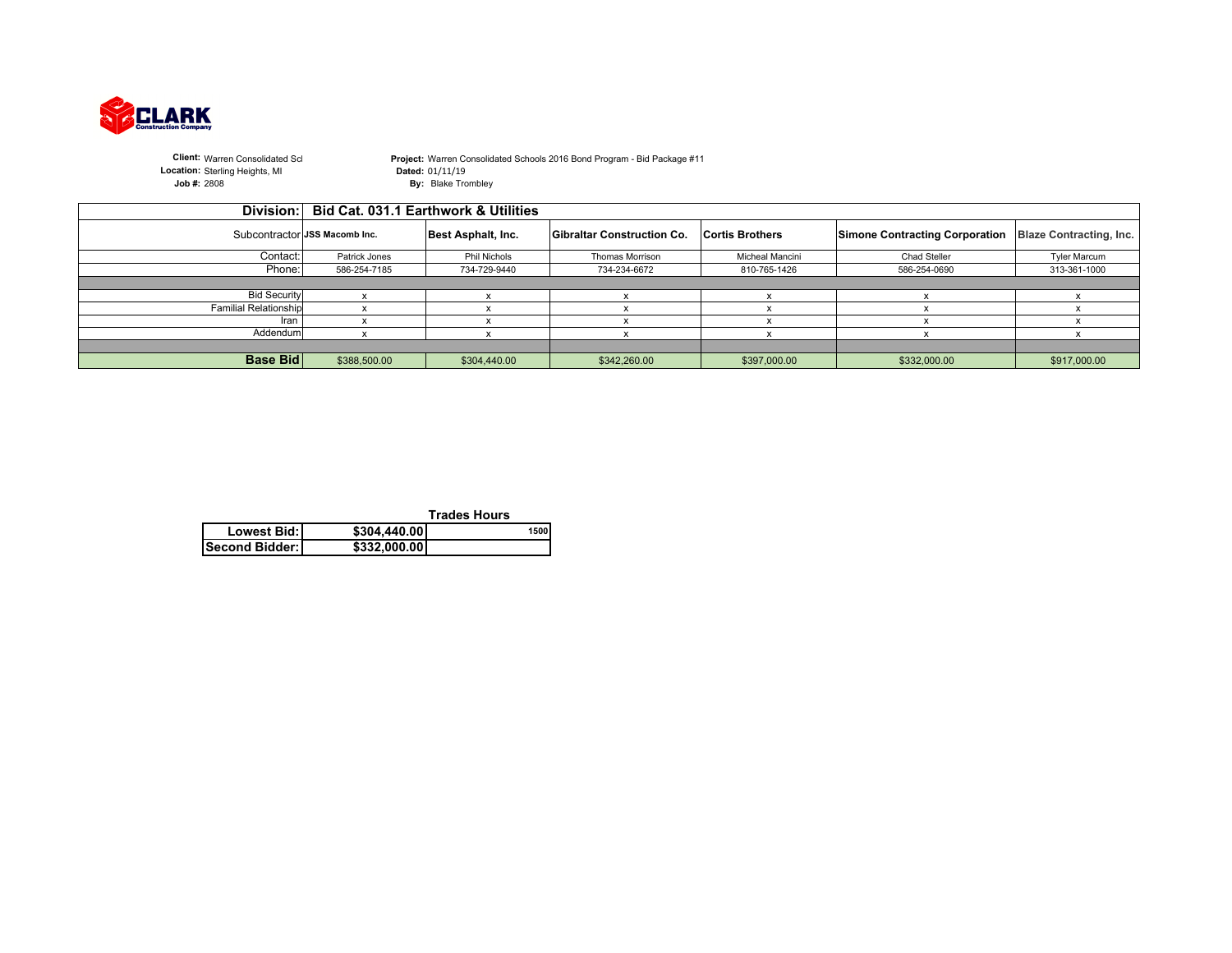

**Client: Warren Consolidated Schools Location:** Sterling Heights, MI**By:** Blake Trombley **Job #:** <sup>2808</sup>

Project: Warren Consolidated Schools 2016 Bond Program - Bid Package #11 **Dated:** 01/11/19

|                              | Division: Bid Cat. 031.2 Earthwork & Utilities |                                |                    |                                   |                        |                                          |
|------------------------------|------------------------------------------------|--------------------------------|--------------------|-----------------------------------|------------------------|------------------------------------------|
| Subcontractor                | <b>JSS Macomb LLC</b>                          | <b>Blaze Contracting, Inc.</b> | Best Asphalt, Inc. | <b>Gibraltar Construction Co.</b> | <b>Cortis Brothers</b> | <b>Simone Contracting</b><br>Corporation |
| Contact:                     | Patrick Jones                                  | Phil Nichols                   | Thomas Morrison    | Micheal Mancini                   | <b>Chad Steller</b>    | <b>Tyler Marcum</b>                      |
| Phone:                       | 586-254-7185                                   | 734-729-9440                   | 734-234-6672       | 810-765-1426                      | 586-254-0690           | 313-361-1000                             |
|                              |                                                |                                |                    |                                   |                        |                                          |
| <b>Bid Security</b>          |                                                |                                |                    |                                   |                        |                                          |
| <b>Familial Relationship</b> |                                                |                                |                    |                                   |                        |                                          |
| Iran                         |                                                |                                |                    |                                   |                        |                                          |
| Addendum                     |                                                |                                |                    |                                   |                        |                                          |
|                              |                                                |                                |                    |                                   |                        |                                          |
| <b>Base Bidl</b>             | \$388,500.00                                   | \$901,700.00                   | \$236,840.00       | \$362,190.00                      | \$272,300.00           | \$246,000.00                             |
| Alernate 1: Susick Elementry |                                                | \$67,300.00                    | \$33,600.00        | \$42,900.00                       | \$33,500.00            | \$41,000.00                              |
| Sub-Total with Alternate     |                                                | \$969,000.00                   | \$270,440.00       | \$319,290.00                      | \$305,800.00           | \$287,000.00                             |

|                    | <b>Trades Hours</b> |
|--------------------|---------------------|
| <b>Lowest Bid:</b> | \$236,840,00        |
| Second Bidder:     | \$246,000,00        |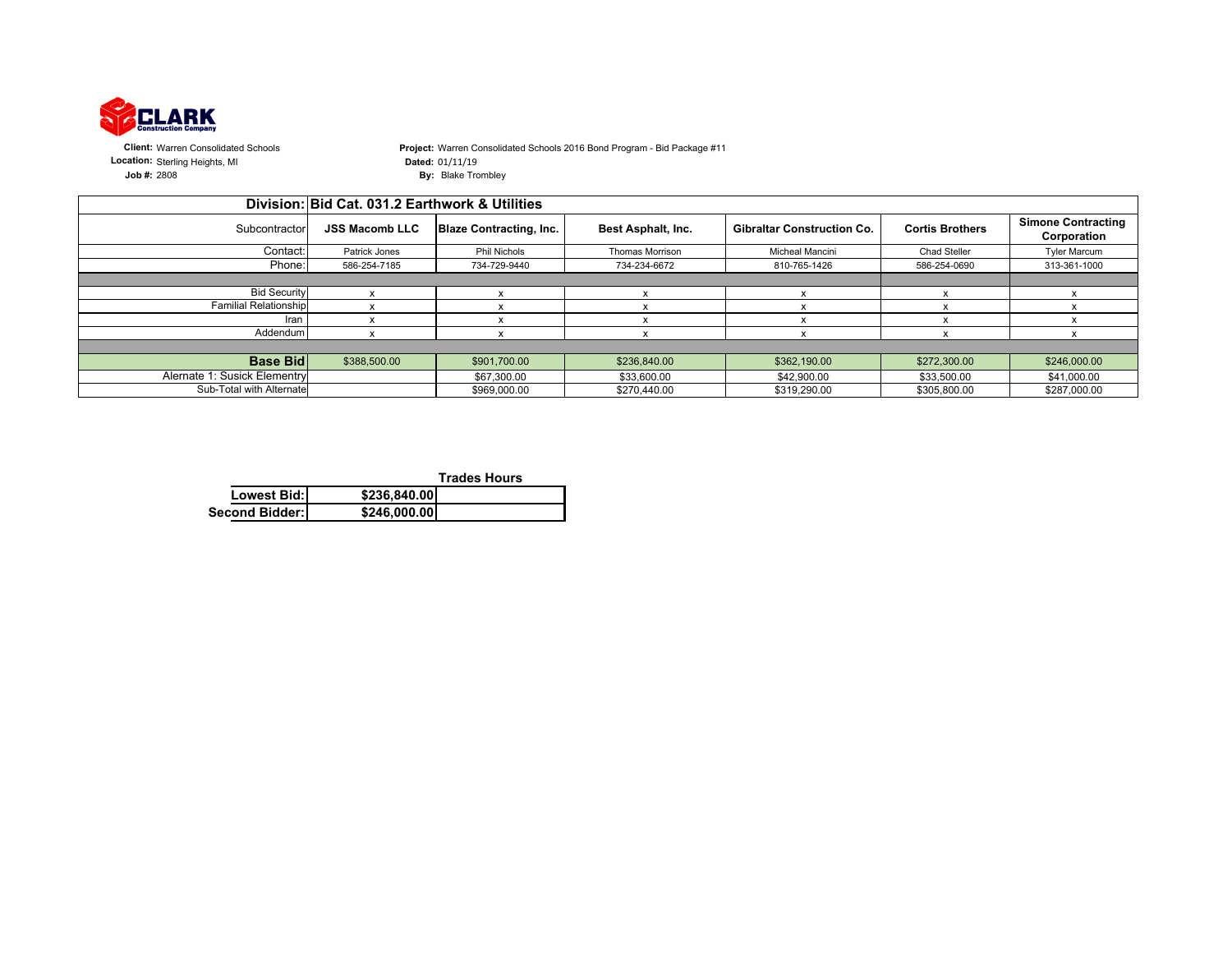

**Client: Warren Consolidated Schools Location:** Sterling Heights, MI**By:** Blake Trombley **Job #:** <sup>2808</sup>

Project: Warren Consolidated Schools 2016 Bond Program - Bid Package #11 **Dated:** 01/11/19

|                              | Division: Bid Cat. 032.1 Asphalt |                             |                        |                           |                                 |  |
|------------------------------|----------------------------------|-----------------------------|------------------------|---------------------------|---------------------------------|--|
| Subcontractor                | Best Asphalt, Inc.               | <b>Nagle Paving Company</b> | <b>T&amp;M Asphalt</b> | Asphalt Specialists, Inc. | <b>Birmingham Sealcoat Inc.</b> |  |
| Contact:                     | Phil Nichols                     | Brian Leach                 | Vincent Van Poppelen   | Tim Baugher               |                                 |  |
| Phone:                       | 734-729-9440                     | (248) 553-0600              | (248) 684-2300         | 248-334-4570              |                                 |  |
|                              |                                  |                             |                        |                           |                                 |  |
| <b>Bid Security</b>          | X                                | X                           | X                      | X                         |                                 |  |
| <b>Familial Relationship</b> | x                                | X                           | х                      | x                         | A                               |  |
| Iran                         | x                                | X                           | x                      | X                         | Y                               |  |
| Addendum                     | $\mathsf{x}$                     | x                           | х                      | x                         | x                               |  |
|                              |                                  |                             |                        |                           |                                 |  |
| <b>Base Bid</b>              | \$348,000.00                     | \$328,260.00                | \$360,675.00           | \$330,200.00              | \$337,900.00                    |  |

|                       |              | <b>Trades Hours</b> |
|-----------------------|--------------|---------------------|
| <b>Lowest Bid:</b>    | \$328,260.00 | 250                 |
| <b>Second Bidder:</b> | \$330,200,00 |                     |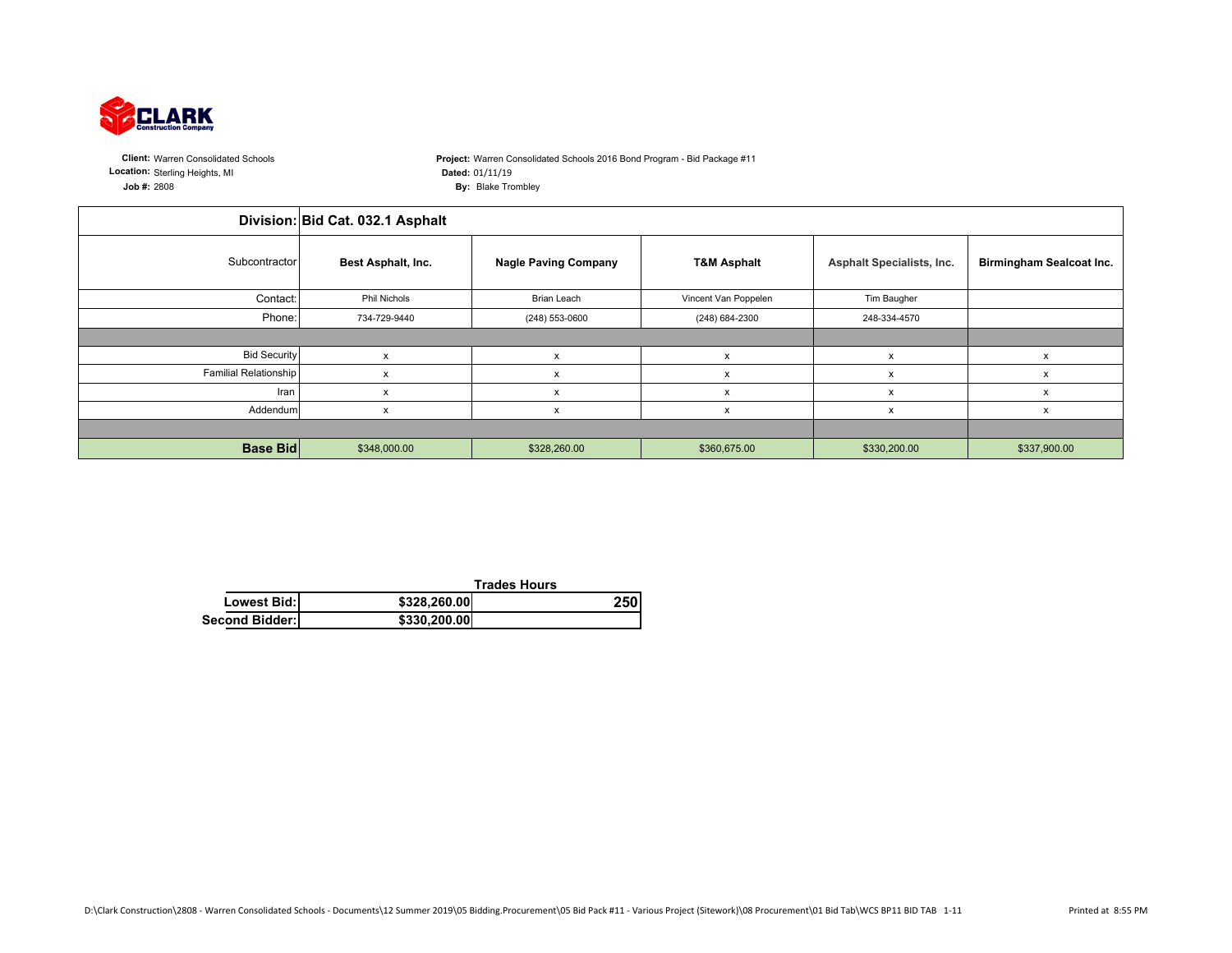

**Client: Warren Consolidated Schools Location:** Sterling Heights, MI**Job #:** <sup>2808</sup>

Project: Warren Consolidated Schools 2016 Bond Program - Bid Package #11 **Dated:** 01/11/19**By:** Blake Trombley

|                              | Division: Bid Cat. 032.2 Asphalt |                             |                        |                                  |                            |  |  |
|------------------------------|----------------------------------|-----------------------------|------------------------|----------------------------------|----------------------------|--|--|
| Subcontractor                | Best Asphalt, Inc.               | <b>Nagle Paving Company</b> | <b>T&amp;M Asphalt</b> | <b>Asphalt Specialists, Inc.</b> | <b>Birmingham sealcoat</b> |  |  |
| Contact:                     | Phil Nichols                     | Brian Leach                 | Vincent Van Poppelen   | Tim Baugher                      | <b>Bradley Hanson</b>      |  |  |
| Phone:                       | 734-729-9440                     | 248-553-0600                | 248-684-2300           | 248-334-4570                     | 248-647-8373               |  |  |
|                              |                                  |                             |                        |                                  |                            |  |  |
| <b>Bid Security</b>          | $\boldsymbol{\mathsf{x}}$        | х                           | х                      | х                                | х                          |  |  |
| <b>Familial Relationship</b> | х                                | x                           | X                      | х                                | х                          |  |  |
| Iran                         | $\mathsf{x}$                     | х                           | х                      | х                                | х                          |  |  |
| Addendum                     | $\mathsf{x}$                     | х                           | х                      | х                                | х                          |  |  |
|                              |                                  |                             |                        |                                  |                            |  |  |
| <b>Base Bid</b>              | \$271,000.00                     | \$276,790.00                | \$289,255.00           | \$251,700.00                     | \$258,100.00               |  |  |
| Alernate 1: Susick Elementry | \$14,000.00                      | \$15,000.00                 | \$21,675.00            | \$27,300.00                      | \$20,000.00                |  |  |
| Sub-Total with Alternate     | \$285,000.00                     | \$291,790.00                | \$310,930.00           | \$279,000.00                     | \$278,000.00               |  |  |

|                |              | <b>Trades Hours</b> |
|----------------|--------------|---------------------|
| Lowest Bid:    | \$251.700.00 | 180                 |
| Second Bidder: | \$258.100.00 |                     |
|                |              |                     |